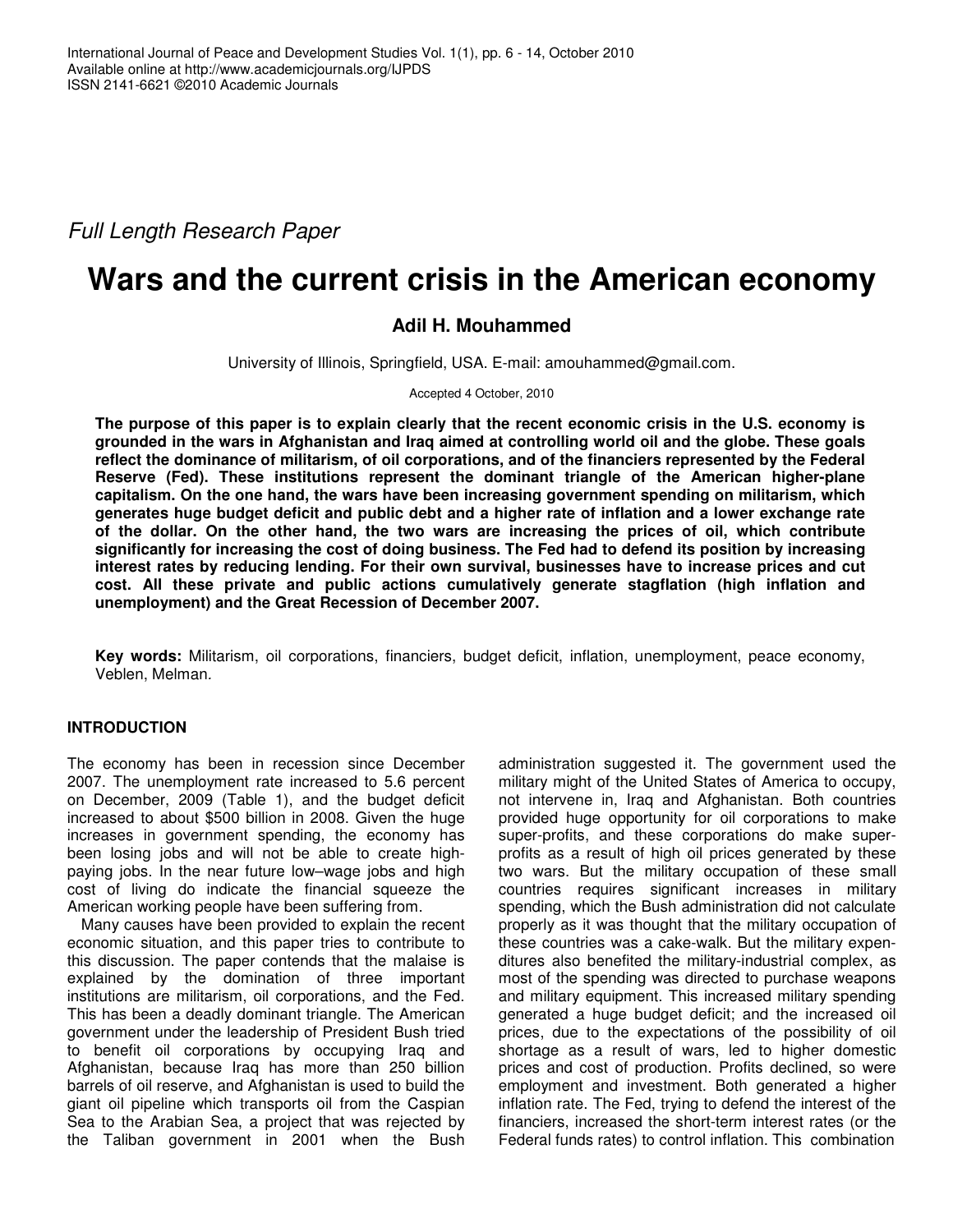| Year                                     | 2001   | 2002   | 2003   | 2004   | 2005   | 2006   | 2007   | 2008    |
|------------------------------------------|--------|--------|--------|--------|--------|--------|--------|---------|
| <b>Indicators</b>                        |        |        |        |        |        |        |        |         |
| Rate of unemployment                     | 4.7    | 5.8    | 6.0    | 5.5    | 5.1    | 4.6    | 4.6    | 5.6     |
| Rate of inflation                        | 2.8    | 1.6    | 2.3    | 2.7    | 3.4    | 3.2    | 2.8    | 3.84    |
| Rate of productivity                     | 2.5    | 4.1    | 3.7    | 2.8    | 1.8    | 1.0    | 1.4    | 2.5     |
| Growth                                   |        |        |        |        |        |        |        |         |
| Rate of GDP                              | 0.8    | 1.6    | 2.5    | 3.6    | 2.9    | 2.8    | 2.0    | 1.07    |
| Growth                                   |        |        |        |        |        |        |        |         |
| Growth of weekly                         | $-0.1$ | 1.3    | 0.0    | $-0.4$ | $-0.6$ | 1.1    | 0.9    | $-1.8$  |
| Compensation                             |        |        |        |        |        |        |        |         |
| Non-financial profit                     | 245.5  | 332.3  | 356.4  | 490.7  | 526.9  | 629.7  | 547.0  | 510.5   |
| After tax (\$billion)                    |        |        |        |        |        |        |        |         |
| Military spending(\$ billion)            | 290.2  | 331.9  | 387.2  | 436.5  | 474.1  | 499.3  | 529.8  | 594.7   |
| Total government<br>spending (\$billion) | 1863.2 | 2011.2 | 2160.1 | 2293.0 | 2472.2 | 2655.4 | 2730.2 | 29978.7 |

**Table 1.** Important economic indicators for the American economy.

Sources: Economic report of the President, 2009, various tables. Some growth rates are calculated by the author.

(of high interest rates, of high oil prices, and of a higher unemployment rate) generated a breakdown in the housing sector and squeezed the American people financially. Consequently, the economic crisis (or the Great Recession) in the American economy had occurred.

Section two of this paper provides the theoretical framework for analyzing the economic condition, and section three brings facts supporting the proposed analysis. These facts cover the dominant triangle: militarism, oil corporations, and the Fed. Clearly, these facts support the analysis that this dominant triangle is responsible for the recent Great Recession of the American economy. The last section is devoted to a summary and conclusions.

#### **THE BAISC THEORITICAL FRAMEWORK**

This section is based on work developed in Mouhammed (2008). Essentially, this theoretical framework is grounded in Veblen's and Mitchell's theories of the business cycle. Veblen provides an analysis explaining a recession according to the principles of increasing costs of production and decreasing revenues, or profit squeeze. In contrast, an economic expansion is explained by increasing revenues and decreasing costs.

For an economic expansion (or prosperity), Veblen suggests various causes for the reduction of the output cost. Veblen (1923: 97) contends, a "ceaseless advance of the mechanical technology has...the effect of lowering the production cost of the necessary equipment, as also the (physical) cost at which raw materials may be had." This technological change which is manifested in

massive investment spending is able to produce capital goods and raw materials at low prices. For example, it has been reported that available technology can drill oil form mountain areas such as Colorado at a very low cost per barrel. Many machines and several types of equipment can be produced at a lower cost of production. This reduction in prices of capital goods and raw materials generates a lower cost of production for business enterprises. Consequently, profitability will increase, so will investment and employment.

The introduction of new technologies, besides the increases in production, will reduce demand for labor and wages (Veblen, 1923: 220, 287). Veblen (1923: 200) thinks that the business community intends "to buy the industrial man-power as cheap as may be, and to sell the means of living ...as dear as may be." This statement clearly means that profit is augmented by lowering wages and squeezing workers. Moreover, lower wages during the initial expansionary phase of the business cycle are associated with increased productivity which reduces the cost of labor per unit of output and increases profits.

The condition of increased productivity and of decreased wages implies a lower share of labor in the Gross Domestic Product (GDP) and a higher inequality in income distribution in favor of the business community, or the absentee owners. This inequality is associated with a level of output that cannot be sold domestically, as working people have less income to spend. Therefore, a tendency to go global is imperative for capitalism, and capitalist governments accommodate the requirements for such a tendency. For example, the military power of a nation and patriotism are used to support the global penetration of capital. Going globally will enable capitalists to find markets for selling products and services.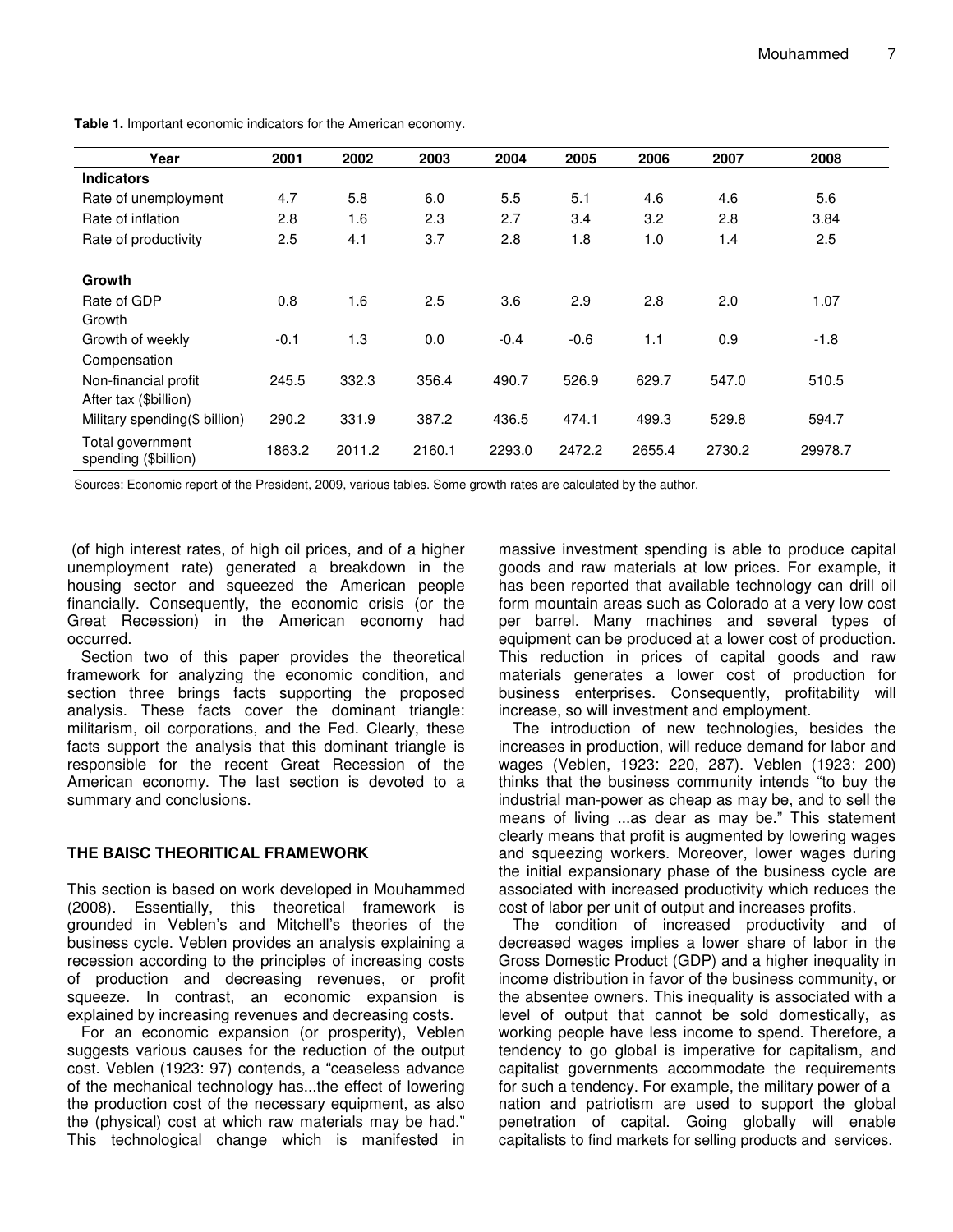Foreign markets are able to provide cheaper sources of workers and raw materials. These foreign markets also provide opportunities for capitalists to invest their excess capital for higher rates of profits relative to the rates of return on domestic investments. Veblen (1934: 378-79) states:

"Investment is made in the foreign country to get a higher rate of profits than at home; which draws a part of the available means of industry out of the country; which advances the rate of profits in the country, or keeps up the rate on home investments, by keeping the productiveness of the country's industry down; which enhances or keep up prices and the cost of living''

Obviously, higher rates of returns on exported capital and cheaper prices of inputs will cut production cost and will generate more profits; consequently, the economic boom continues.

Mitchell (1941) and Mouhammed (2008) provide other sources reducing the cost of production during the early phase of the economic expansion such as lower interest rates by the banking system and lower taxes by the government. Other sources of cost reduction come from lower administrative cost and rents. If insurance premium and health-care cost are low, then capitalists and people will be able to cut their costs as well.

On the revenue side, Veblen (1923: 287) argues that the fundamental objective of business enterprises is "to increase their sales without lowering prices". Sales can be augmented by several methods. Salesmanship (marketing) which consists of advertising and personal bargaining according to Veblen (1923: 311) is used to increase sales and revenues. In fact, this method emphasizes the importance of the business field of marketing.

The introduction of new technology requires more investments by various firms to adopt the new technology. This new demand will increase revenues of the innovating firms. The new technology can also be used to produce new products. If these products are successful in the market place, they will generate higher revenues for the producers. In the long run, the new technology may be able to augment labor productivity, which will increase demand for labor and reduce the rate unemployment. Hence, business revenues will increase, as those employed workers spend their incomes. Simply, successful innovations increase profits, investments, employment, and income.

Debt is needed for generating higher demands and prices, because it provides funds for business enterprises to borrow to invest and to expand operations. Similarly, consumers can obtain some credits to spend for consumption items. The increased consumption spending will stimulate producers to produce more output to

accommodate the growing demand. Consequently, induced investments will be materialized, and many industries producing capital goods will have new demand for machines and equipment. It follows that central banks or the Federal Reserve (Fed) in the United States of America must stand ready to accommodate the economy with sufficient amount of liquidity represented by a higher supply of money in order for the economy to function properly. Indeed, money is indispensable for greasing the wheels.

Credits and salesmanship can generate more profits. Veblen (1923: 400) correctly thinks that profit "is widened by raising the level of sales-price; both by efficient salesmanship in the merchandising trade and by a continued expansion of the outstanding volume of purchasing-power through a continued creation of credit." When profits are widening, employment and income will rise, and the economy is prospering. Governments can obtain more tax revenues from people, as prosperity continues.

Government can increase business revenues as well. Government enhances "prices by contributing to the security" (Veblen, 1923: 400). Veblen (1904: 250-256, 1923, 34-5, 398-411) thinks that security is maintained by spending on police and military; both of these wasteful expenditures generate a higher level of aggregate demand that enhances prices and revenues in the shortrun. In the long-run, however, Veblen thinks that spending on military will generate disastrous consequences.

Revenues can be augmented by merger and consolidation (Veblen, 1904: 240-244, 1923: 337). Merger and consolidation, while they eliminate some producers, do increase profitability and revenues as they increase prices and cut costs as a result of eliminating duplicated economic activities. Many redundant costly operations are eliminated and most likely during mergers firms can augment their market oligopolistic and monopolistic power by charging higher prices for their products. Thus, profits are increasing.

Globalization increases revenues by finding markets for products and services. Veblen (1923: 287) points out that imperialism enlarges markets for domestic products by establishing a system of colonies. In other words, colonies represent increases in demand curves for products, which will increase revenues. Various important economic resources are obtained from these colonies which actually create a self-contained Imperial State. Veblen (1915: 184) explains:

"By the acquisition of colonies, it has been hoped the raw materials of industry could in great part, perhaps in the end exclusively, be drawn from these dependencies; so making the Empire independent of foreign nations for its supply of the materials of its industry, at the same time that the same colonies would afford a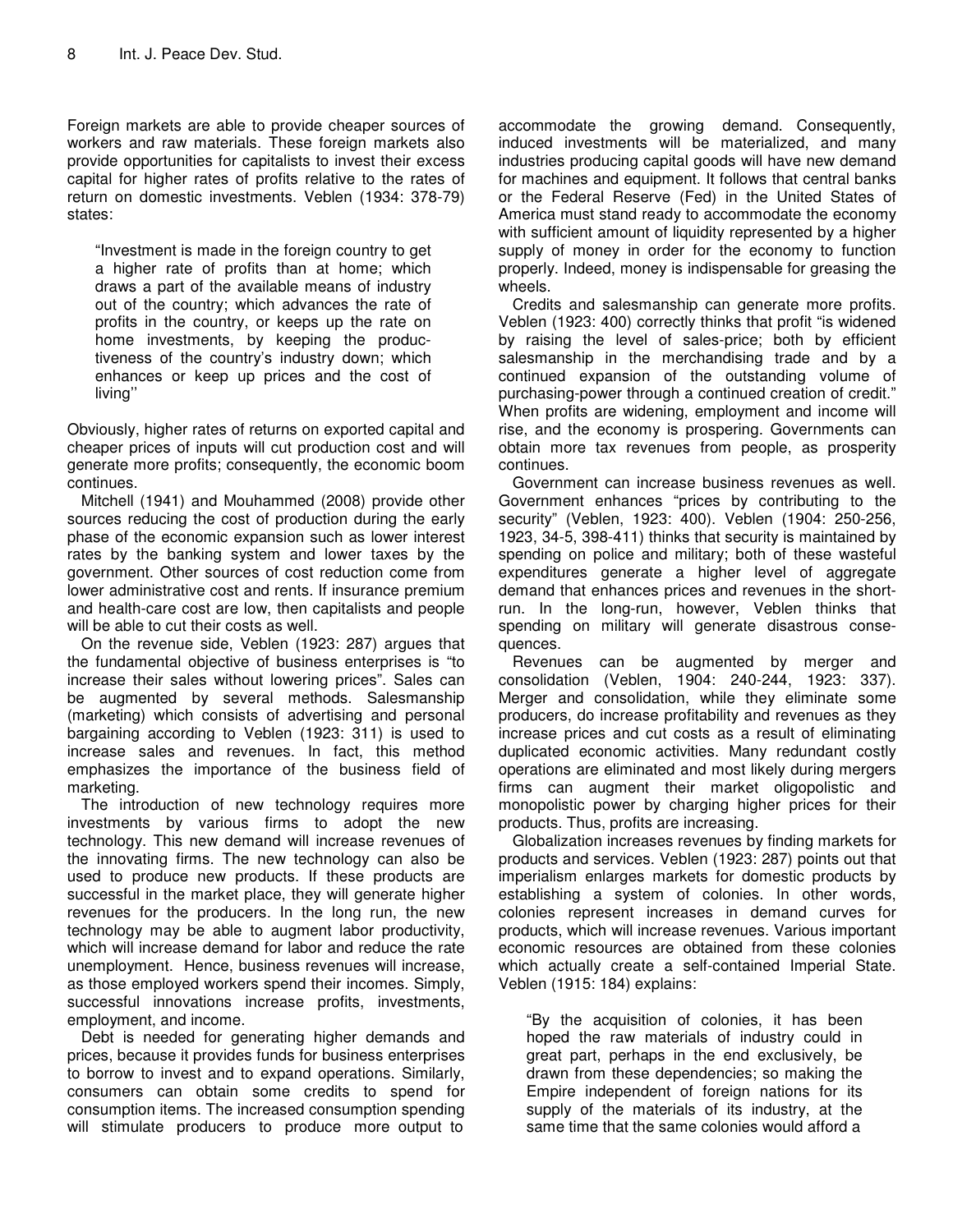market for wrought goods. The aim has been to achieve an industrially self-contained Imperial State"

Hence, the country's exports will increase. A reduction in the exchange rate of the domestic currency can also stimulate the exports of the country, as it makes the exports of the country cheaper in foreign countries. Exports of the United States of America can also be increased if the importing countries reduce their tariffs on American exports. It is also true that as foreign countries become prosperous, their purchases (imports) from the United States of America will rise.

Essentially, for Veblen (1923: 393), the basic point is:

"The earnings of enterprise and invested capital are always eventually to be drawn from the margin of sales-price over production-cost, it is incumbent on all business management to curtail production-cost so far as may be."

Simply, entrepreneurs have to reduce all elements of cost in order to be efficient and have to finds ways for increasing revenues. The difference between high revenues and low costs is high profits which are used for augmenting investment, employment, and income. These indicators will in turn increase government tax revenues.

Usually, as the economy prospers due to increased profits and capital accumulation, firms demand more workers and raw materials. Logically, money wages and prices of materials will rise. During this period productivity slows down and the labor cost per unit of output will be rising. It is also true that as prosperity continues, demand for capital funds will be rising. Hence, the interest rate will be increasing. Mitchell (1941) and Schumpeter (1934), the best authorities of the business cycle, correctly thinks that increased interest rates will kill the expansionary process the economy generates, because rising interest rates mean higher cost for many firms and consumers.

That is to say, if the elements of cost such as wages (and a reduction in labor productivity), interest payments, rents, and prices of intermediate (material) inputs increase and revenues decline, then earnings and profits are squeezed. Stock market will collapse. Consequently, consumption and investment expenditures will decline, which will affect negatively all economic and financial indicators of the economy.

## **EVIDENCE**

We can use the previous theoretical framework to explain the evolution of the faltering condition of the American economy, which has been generated by the dominant triangle of three important institutions: Militarism, oil corporations, and the financiers. The higher-plane

American capitalism tried to expand its domination on the globe for more profits, power, and hegemony. In order to accomplish these goals, the system must have a military force that is able to submit other nations, particularly the small defenseless nations. A complementary important factor to militarism is patriotism, because patriotism creates cohesive bond between people and government for achieving some national goals.

AL-Qaeda which is a terrorist organization attacked the United States of America on September 11, 2001. The Bush administration, I argue, capitalized on the terrorist attack by occupying Iraq after Afghanistan. Iraq had no terrorists but has more than 250 billion barrels of oil reserve. When the country was occupied, oil corporations controlled the oil reserve. The control of oil wealth was thought to achieve three goals. The first goal is the high profits that American oil corporations will generate, and the second goal is the huge market and profits that the military-industrial complex will obtain. The third goal is the enhanced position of the United States to control other non-oil countries such as India, China, and even Europe.

That is, the military occupation of Iraq and the domination of the Middle East would allow the United States of America to control the basic sources of oil the world needs. This control of oil can be used to influence other countries depending on foreign oil for consumption and production. In addition, the Bush administration and other important political leaders thought that the huge profitability of oil corporations and the military industrial complex would enhance the macroeconomic prosperity of the United States of America. In other words, it was thought that what was good for some large corporations it would also be good for prospering the entire American economy. This was the mistake of what is termed the 'fallacy of composition'. In short, these corporations did generate huge profits, but the American economy went into the Great Recession, because the wars have not gone as was expected and their effects on rising cost and reducing profitability were significant for generating the economic crisis. In other words, wars benefited some corporations but did not benefit the entire American economy. Basically, the three dominant institutions, which are explained below, are the most important component in explaining the Great Recession.

#### **Militarism**

President Bush, the Commander in Chief, decided to occupy Iraq militarily, and the U.S forces implemented his decision by invading and occupying the country on April 2003. A month later President Bush declared that the Mission was accomplished. In fact, the war has not been over yet. Ignoring the effects of the war on Iraq because the subject was dealt with in Mouhammed (2008), the war led to huge increases in military spending. The federal government has created large budget deficit (and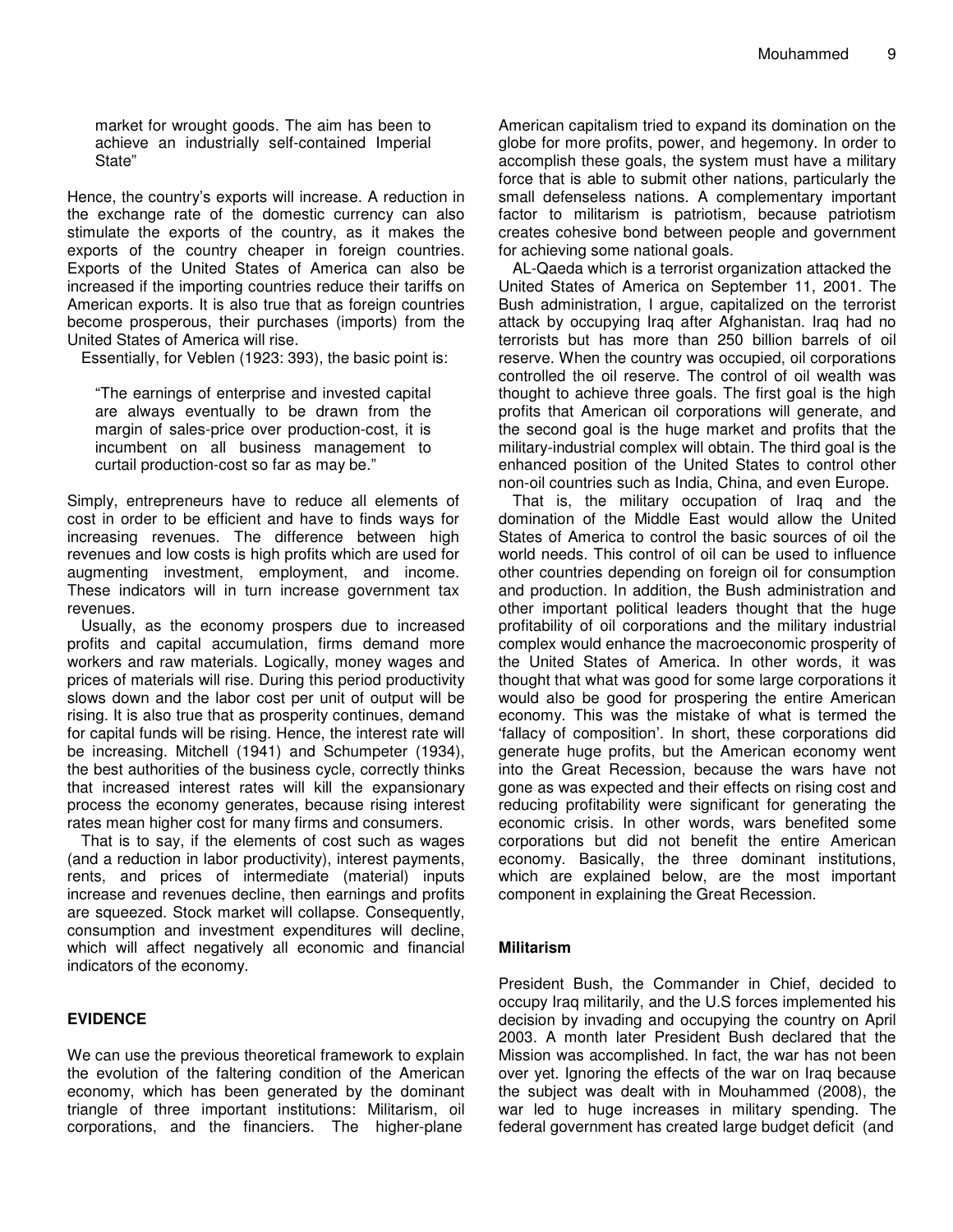national debt) which has become a very important element for generating higher inflation rates. The deliberate increases in government spending on militarism have been responsible for increasing prices of commodities and services that have increased the domestic rate of inflation. The government has been trying to finance the wars in Afghanistan and Iraq through deficit financing or selling government bonds to domestic and foreign purchasers such as China and India, to mention a few. Usually, a war is financed by increasing taxes, but recently this has not been the case, because the Bush administration was reluctant to raise taxes, which was an inconsistent policy with the supply-side economics whose basic element is the reduction of tax rates in order to stimulate business enterprises. Consequently, these two wars have forced the government to increase spending, and the expectations of higher future inflation have become normal.

But the war expenditures (which are estimated on November 13, 2009 to be \$1.6 trillion, ignoring the cost suffered by the Iraqi and the Afghan peoples) benefited directly oil corporations and the military complex. This is because as more bombs are dropped in the Middle East, the demand for weapons and bombs will be increasing. That is to say, the military-industrial complex will obtain higher revenues. By the same token, dropping bombs in the Middle East increase the price of oil, as the oil market and foreign importers expect a possible oil shortage and uncertain conditions. Thus, they are willing to pay high oil prices for future delivery. Clearly, very high revenues and profits will be generated by the oil corporations (and other related industries) and the financiers. The danger of this condition is that these corporations are very powerful and have their supporters every where in the world and will take a defensive position for their profits. They can play a crucial role in perpetuating the military approach to the U.S. foreign policy. That is, these corporations can always influence a democratic government to use bombs and missiles in dealing with foreign conflicts.

Baran and Sweezy (1966: 153), the fathers of the Monthly Marxist School, think that the increased military spending by the United States government has a profound positive impact on the American economy. For example, if economic stagnation is defined in terms of a high rate of unemployment and a low rate of economic growth, then the augmentation of military spending increases the rate of economic growth and reduces the rate of unemployment. They state:

"This massive absorption of surplus in military preparations has been the key fact of postwar American economic history. Some six or seven million workers, more than 9 percent of the labor force, are now dependent for jobs on the arms budget. If military spending were reduced once gain to pre-Second World War proportions, the nation's economy would return to a state of

profound depression, characterized by unemployment rate of 15% and up, such as prevailed during the 1930's".

Their basic point is that the military-industrial complex has employed millions of workers, and that the militaryindustrial corporations which are tied to the Pentagon can survive by depending on government military spending regardless of their high cost of production. Many retired officers are working for these corporations and can recommend a variety of weaponry systems to the Pentagon to purchase. These contracts will produce goods and services which will be used in military operations. They have short duration whether they can be destroyed or become obsolete. In either way they will have to be replaced. Thus, government has to finance these purchases, and these military industrial corporations are making their profits. Consequently, if the government orders more weapons and equipment, then more jobs will be created. In addition, these corporations are linked to other industries such as the steel and the computer industries. If they receive more contracts, the steel and other linked industries will produce these goods. In short, the multiplier will work effectively as long as these orders are not outsourced to foreign producers.

Baran and Sweezy point out correctly that these military industrial corporations have become vested interests and very powerful. Many politicians do not vote against new increases in military spending, because they know that the new spending will benefit the military corporations. Simply, the well-known justifications for new expenditures are to fight communism or to defend the nation's national security. In Baran's time the justifications were wars on communism. Currently, the justifications are wars on terrorism. Both justifications (Baran and Sweezy, 1966: 165) make "competition with private enterprise … largely or even wholly absent". Capitalists support military spending because it keeps their domination and power. For example, government spending on education, which is non-military spending, will enhance people education, productivity, and income redistribution. These educated people will demand higher wage rates and reasonable working conditions. Usually, capitalists are neither interested in paying higher wages nor are in favor of income redistribution. In contrast, military spending does not increase all people's education and productivity, nor will redistribute income for the educated people.

Baran's and Sweezy's analysis of the role of military spending is correct in the short run. Veblen and Mitchell also think that during this period spending on national security can increase aggregate demand and prospers some industries. This spending provides a push to help the American economy to move out of a recession. But over a long period of time, the military spending is a disaster, and it can be stated that Baran's and Sweezy's analysis is deficient. Veblen himself thinks that a war can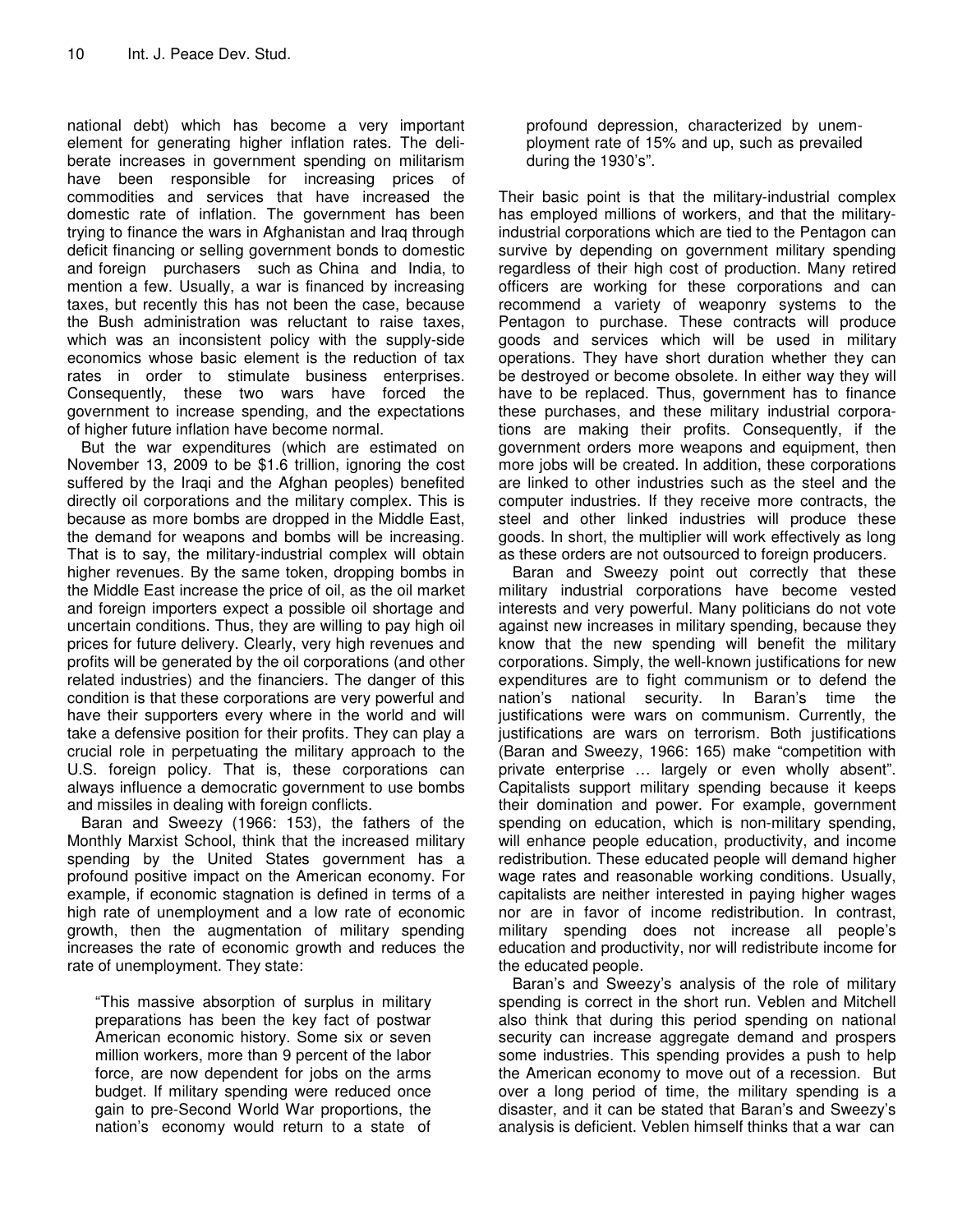disintegrate an economy and increases inflation and the interest rate, which impede private investment and consumption expenditures and disturb the credit market.

Following Veblen's contribution Melman (1965) thinks that spending on military (and the war economy) is wasteful, because it creates misuse of human and physical economics resources, because they are channeled out of productive employment into unproductive employment. Consequently, Melman (1965) concludes that military spending leaves the economy without economic inputs, leading to economic stagnation, a conclusion which is at odd with Baran's and Sweezy's proposition. This military spending will be inflationary as well. Statistically, Szymaniski (1973), whose study was original and penetrating, tested Baran's hypothesis for 18 capitalist countries and found that military spending produces stagnation, or low rate of economic growth, but it does reduce the rate of unemployment.

Historically, the military spending on the Vietnam War did not generate prosperity for the American economy. During the 1970s the economy had experienced several recessions which created more economic and social problems for business enterprises and people. Businesses had to pay higher costs for labor and inputs used in the production process. People did not have sufficient income to purchase goods and services. Government did not have sufficient funds to spend on education, health care, and the infrastructure. In addition, the value of the dollar was on the decline due to the increased spending to maintain the military bases and troops in foreign countries.

The war economy of the 1970s generated budge deficit and a high rate of inflation. The cost of doing business increased, which reduced profitability. Investment spending declined and the rate of unemployment rose. The high rates of unemployment and inflation created what has been termed stagflation. It is reasonable to state too that during that stagnation period the militaryindustrial complex made huge profits out of the military spending on the Vietnam War. Due to this war and the Arab Oil embargo, the economy was stagnating and never recovered until 1985. Although many economists argue that President Reagan's supply-side economics (tax cut, deregulations, and massive military spending) was responsible for the recovery, the mere fact is that the Iraq-Iran War contributed significantly for the economic recovery, because the war reduced the price of barrel of oil to about \$7.00.

#### **Domination of world oil**

The occupation of Iraq provides the United States of America with absolute control on the Iraqi oil, which provides a basic opportunity for oil companies to raise prices and to make huge profits at the expense of the American and other peoples. The Iraqi oil was taken out of the world oil market. Before the occupation of the

country, Iraq was able to produce about three million barrels of oil a day. This shortage of oil and the threat of bombing the Iranian nuclear facilities pushed the price of oil upward. On March 2007, oil prices reached \$112 a barrel and moved further upward to \$147.00 a barrel on July 2008. These increases in oil prices augmented the cost of production of many industries using oil as a basic input (such as the airline, auto, and food, to mention a few) for their operations. In fact, the American auto industry was cutting production, because people were switching towards small efficient foreign cars. These increases in oil prices had also deteriorated people's real income such that sales of department stores declined by 15 percent during the first quarter of 2008. Some of them were even going out of business such as Wilson. Once these industries' profits were affected negatively, other related industries suffered as well, a situation that culminated in a severe crisis in the economic activity. Furthermore, on the average, an American spent annually more than \$3000 on oil, and the high cost of oil absorbed a reasonable percentage of consumer's income, which deprived other industries from obtaining advantages of consumers' spending. In other words, demand for oil is inelastic, and when the price of oil goes up, total expenditures on oil will mount. But total expenditures on non-oil products will decline.

It should be noted that the ongoing increases in oil prices had the same role played by the increases in corn prices during the early period of the 1800s. The increased corn prices helped landlords to increase their rents at the expense of capitalists. At that time, capitalists paid higher wages when prices of corn increased. But in recent time capitalists do not compensate workers for the increases in food and material prices: greed. Similarly, the high oil prices were increasing profits of oil corporations at the expense of consumers and other capitalists. Consumers had to reallocate part of their expenditures to purchase oil at the expense of the reduction in their spending on other goods and services. Consumers had to do that, because they were not compensated by the higher oil prices. Many capitalists had to pay higher prices for oil, a situation that increased the production cost and reduced capitalists' returns.

Therefore, the only beneficiary institutions of higher oil prices are foreign oil producers and American oil corporations, and both have generated super profits. For example, Exxon/Mobile generated \$41 billions in revenues during 2007, but these profits did not help the American macro economy to prosper. In fact the danger of this situation easily came when these increases in oil prices generated higher increases in costs of production, which generated cost-push inflation and the Great Recession. At any rate, the military power of the country was used to maximize the profitability of oil corporations and the military complex. Veblen (1934: 432) points out,

"The Republic has come through this era of spiritual dilapidation with an unbalanced budget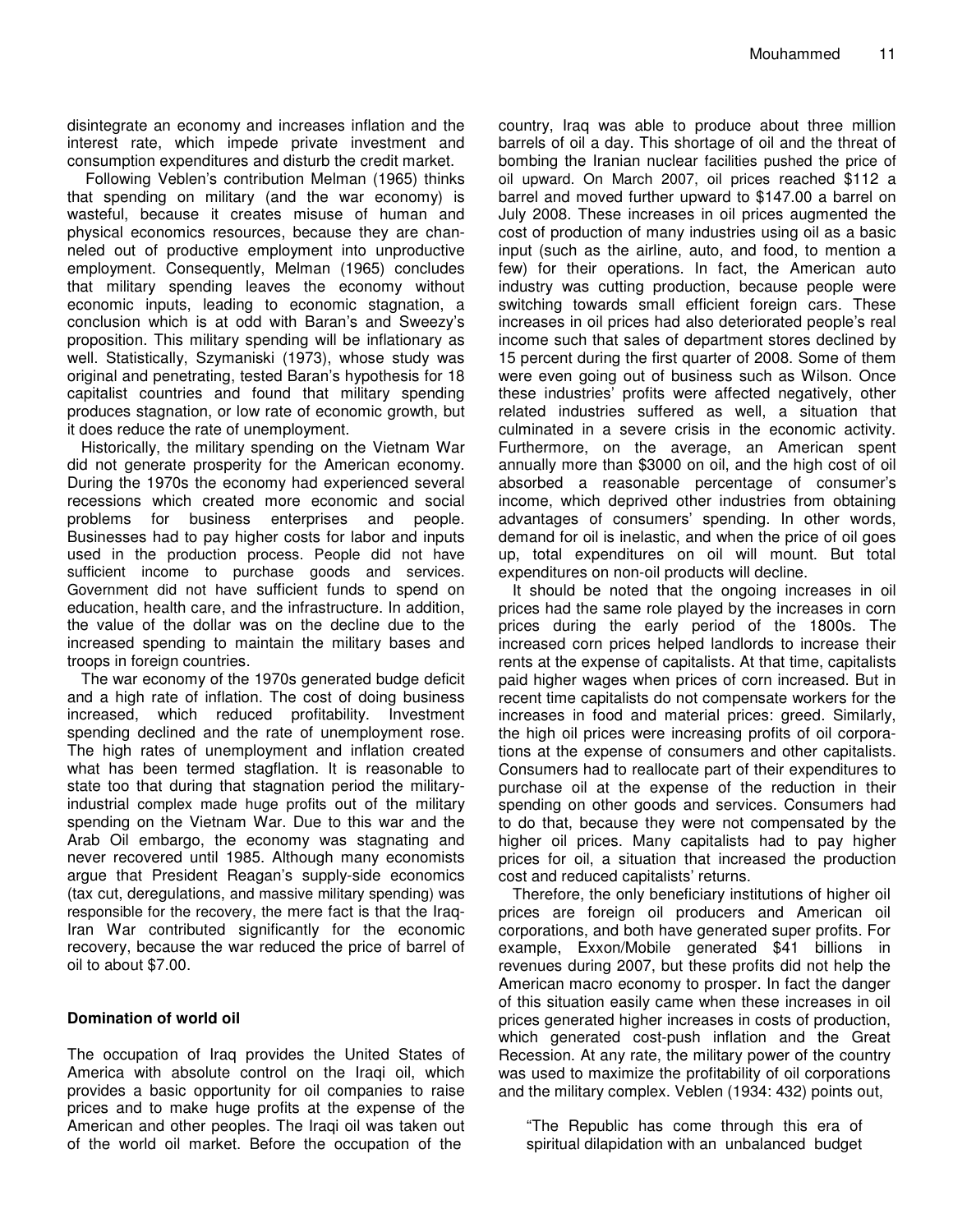and an increased armament by use of which to 'safeguard American Interests'—that is to say, negotiate profitable concessions for American oil companies."

Some representatives of the United States Department did negotiate in 2008 with the new Iraqi government oil contracts for the American oil corporations. Essentially, the Iraqi oil was given to these corporations.

### **The fed**

Due to the expectations of a higher rate of inflation, the Fed had to increase the federal funds rate 17 times between June 2004 and August 2007. The Federal funds rate, which is the rate charged by banks for overnight lending, increased from 1.0 to 5.25%, and these increases were engineered by the Federal Reserve to control the inflation rate. But these increases, given the economic condition, raised the long run interest rate. As it is widely known, the Fed can control the Federal funds rate but cannot control the long run interest rate. The latter is determined by the capital market which consists of private and public financial institutions. The long run rate is based first on the rate quoted by the U.S. Treasury when it issues treasury notes. The federal budget was in deficit, and the government had to borrow. The Treasury does the borrowing when it auctions its papers. This is usually a safety place for lenders to lend their money. So, the U.S. Treasury obtains the funds to finance the budget deficit. If the financial institutions are interested in taking the risk, they can lend their money for a higher long term interest rate, which includes the Treasury rate plus the risk premium. Thus, the long run rate became higher than the short term, and when the Fed increased the short term rate of interest, and the government borrowed more funds, it was likely that the long term interest rate would rise. Stated differently, the financiers do not lend their funds at a low interest rate during inflationary and uncertain environment.

The increases in the interest rates led to several increases in adjustable mortgage rates and had bankrupted many individuals who borrowed funds at these rates. This is because their monthly payments increased tremendously, and many borrowers defaulted. For example, some mortgage monthly payments increased from \$1200 to \$2300, an increase that many borrowers could not afford to pay. In fact, those borrowers may need additional jobs to pay just these marginal increases in the mortgage rate. Following these defaults foreclosure ensued and prices of houses declined to levels such that their market values could not cover their loans. Consequently, financial creditors, banks and other financial institutions have lost trillions of dollars, and the losses will continue. Some people who had equities in their houses lost such equities and will not be able to refinance their homes for obtaining funds to spend for investment and consumption. That is to say, their wealth effect is eliminated.

Since August 2007, given the Fed started cutting the short term interest rates, the impact of the previous increases in the interest rates on the U.S. economic performance had been disastrous. Higher interest rates created credit crunch. Many bankers developed fear toward lending money to individuals and business firms that were in need of credits for consumption and investments. Consumer confidence was very weak in September 2007 and February 2008 (about 78 percent) because of the housing market, the increased oil prices, and the tightened credit market. Many home owners had been facing foreclosure, and others had already left their houses. Simply, the increased interest rates created a financial burden on many individuals and business enterprises, and at a minimum they increased the rate of unemployment. This is because they reduced the growth rate of consumption expenditures and contributing significantly to the reduction of private domestic investments which had already declined due to the collapse of the housing market. Once the growth rate of consumption expenditures declined, retailers were affected negatively.

Despite the early increases in interest rates, the dollar continued to decline against the euro and other leading currencies, and this decline had been intensified since August 2007 when the Fed cut the short term interest rate. This decline increased U.S, exports and reduced imports, a situation that reduced the deficit in the U.S. international trade balance and increased domestic prices. Higher prices of U.S. imports do eventually contributed for increasing the rate of inflation. Other countries exporting goods and services to the United States of America were affected negatively, as their exported goods and services became expensive in the U.S. economy. Hence, their economies suffered from a reduction in export revenues and a rise in the rate of unemployment. The declining dollar also increased profitability in dollar values when profits generated globally were converted from other expensive currencies to the dollar, a situation that made the stock market looks more reasonable.

The danger of the declining value of the dollar, however, is that many countries and investors holding dollars may be forced to dump (or switch from) the dollars collectively for other alternative currencies; consequently, the dollar will collapse and other leading currencies will be appreciated. In other words, investors had to diversify their portfolios for higher returns by holding less amount of dollars, and this behavior was exacerbated when bad news were coming about losses reported by large financial institutions, higher oil prices, and the collapse of the housing market.

Not surprisingly, there is a strong linkage between deficit spending, inflation, and the declining value of the dollar. When the Fed finances the government for its spending, the money supply will be increasing, because new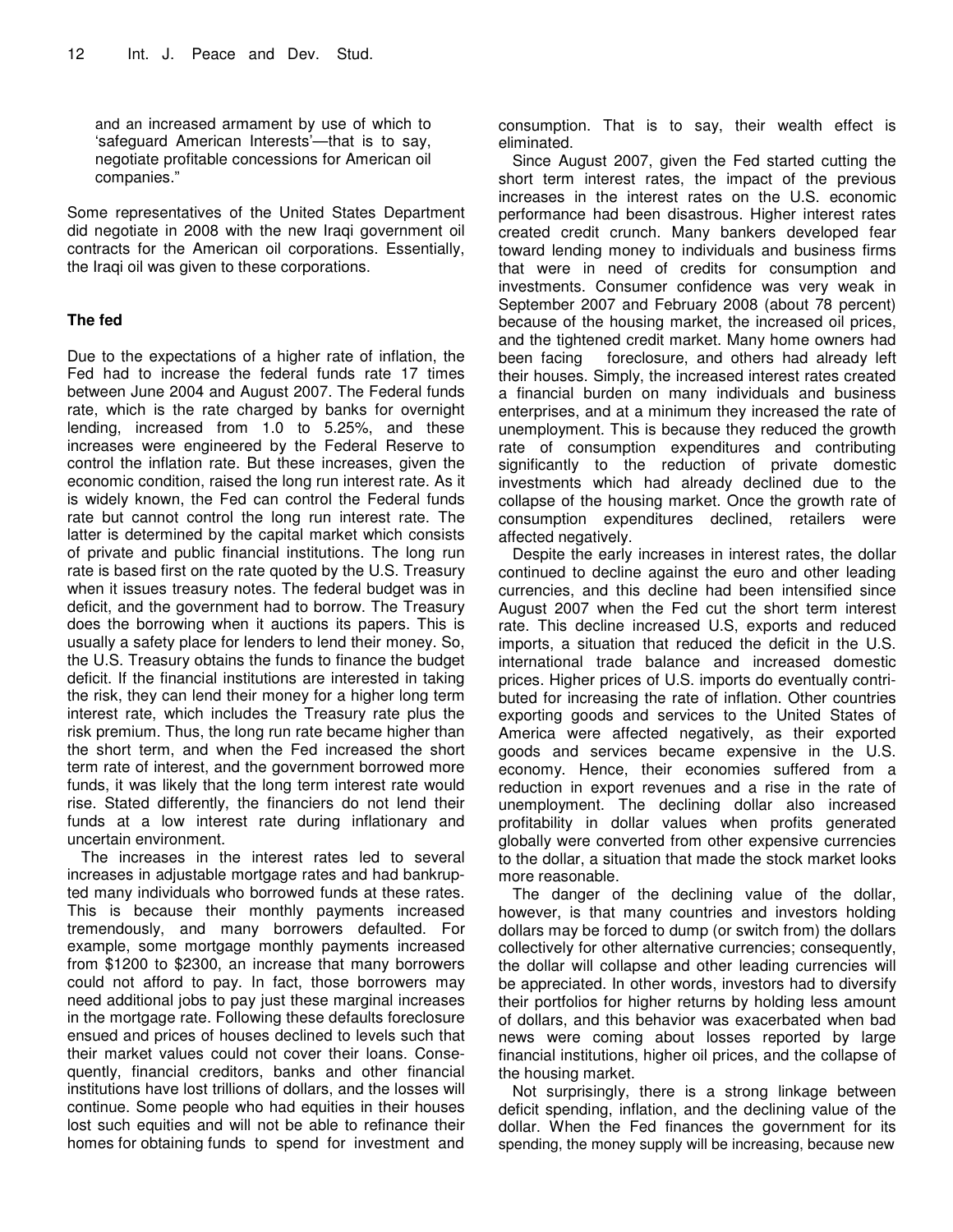high-powered money is injected in the economy. The increased money supply (or the deliberate reduction in the interest rate) will push agents to hold the desired amount of money and spend the excess for purchasing domestic and foreign goods, services, and assets. More spending increases the inflation rate and affects the exchange rate of the dollar. As more dollars are dumped in the world market, the exchange rate of the dollar against leading currencies such as the British pound and the euro will decline. When the exchange rate of the dollar falls, oil prices (determined in dollar) rise, for oil producers are not willing to sacrifice part of their revenues for the decline in the exchange rate of the dollar

## **The lethal combination**

Essentially, the wars along with the military spending and the budget deficit generated high increases in oil prices and inflation which forced the Fed to increase the shortterm rate of interest. These increases generated a higher cost of production for the entire economy, which was associated with continued increases in costs of healthcare and education. As a result of these higher costs, profits declined. Consequently, investments and employment collapsed. So, higher interest rates, higher oil prices, and higher inflation and unemployment rates coupled with a slowdown in productivity reduced consumption and investment expenditures, given the high exports and government spending which affected the aggregate demand of the economy positively. In other words, the decline in the aggregate supply was larger than the increase in the aggregate demand. Hence, the Great Recession occurred.

The Bush administration and the Fed were heavily depending on a policy outcome that the increase in the aggregate demand would be larger than the decrease in the aggregate supply, and consequently, a high rate of inflation with a high growth rate of GDP could be achieved. In a global economy this case is unlikely to occur. The magnification effect of the increased government spending and exports could not be kept internally. This outcome weakened the multiplier effect. Second, the dollar continued falling and the cost of imports was rising, creating a very high rate of inflation. If the Fed did not increase the Federal funds rate after June 2004, a high rate of inflation could have been created and the economy would have been collapsed before December, 2007.

#### **SUMMARY AND CONCLUSIONS**

The dominant triangle generated the economic collapse of December, 2007. This triangle consists of three important institutions: militarism and wars; oil corporations, and the Fed which represents the financiers. The federal government made decisions to invade Iraq and

Afghanistan for controlling oil wealth and building the oil pipeline that passes through the northern part of Afghanistan. The government provided the necessary requirements and sufficient military spending to execute these wars, which benefit oil corporations and the military industrial complex. These wars increased oil prices and cost of production, which reduced the profitability of other business enterprises. Consequently, rates of Inflation and unemployment had gone up, which led to the collapse of the housing sector, as people could not pay their monthly mortgages. The American Auto industry was also affected negatively due to the increases in oil prices. Other industries such as the tire and airline industries suffered and their profits and revenues declined. The Fed could not continue providing the economy with the necessary liquidity due to a high rate of inflation. Thus, interest rates or the Federal funds rates, increased seventeen times, which led to higher mortgage rates which in turn affected the housing sector negatively. Collectively, these three institutions generated the Great Recession of December, 2007.

The first conclusion of this paper is that when prices of oil continued to rise and when the government continued increasing spending to finance the wars, prices of intermediate and final goods and services went up. The rate of inflation increased, and the increased cost of production squeezed profits. Many industries suffered huge losses. Investments declined and the rate of unemployment increased. The sum of the rates of inflation and unemployment provided what was called during the 1970s the misery index.

The second conclusion is that when inflation was expected to rise or had risen, the Fed reacted by increasing the short term interest rate, which pushed the adjustable mortgage rates upward and disintegrated the housing sector. People lost their homes, and many financial institutions lost their invested assets in the housing sector. Stock markets collapsed as well. Higher interest rates also created credit crunch and reduced consumption and investment expenditures; consequently, the expansionary economic condition was transformed into a recessionary condition. People and business enterprises could not borrow in this environment, because when they pay their debts in the future and the inflation rate is low, then the real monetary value of their debt payments will be much higher than the value of the borrowed amount of money during high inflation. Similarly, lenders were not able lend funds at a low interest rate because they expected the inflation rate to rise.

The third basic conclusion, which is a by-product result of the previous conclusions, is that if the United States of America does not change its course of action and transforms its war economy into a peace economy, the problem of the current Great Recession cannot be solved properly and the economic slowdown will continue. The peace economy will force the federal government to reallocate more than half of its military spending (about